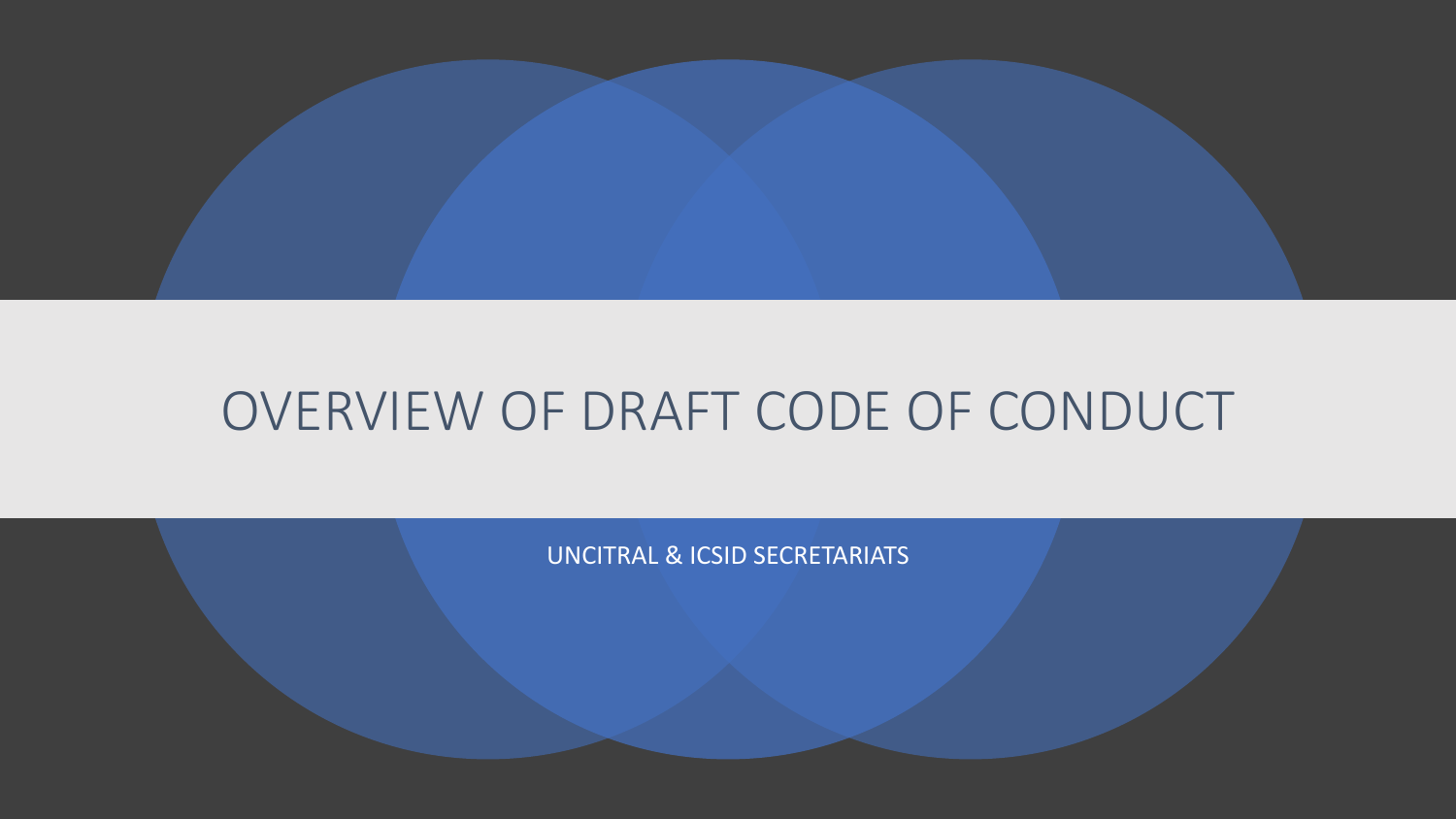# PURPOSE OF PRESENTATION







To overview the draft Code of Conduct released by the UNCITRAL & ICSID **Secretariats** 

To provide a basis for comment on the draft Code by stakeholders

To encourage stakeholders to submit written comments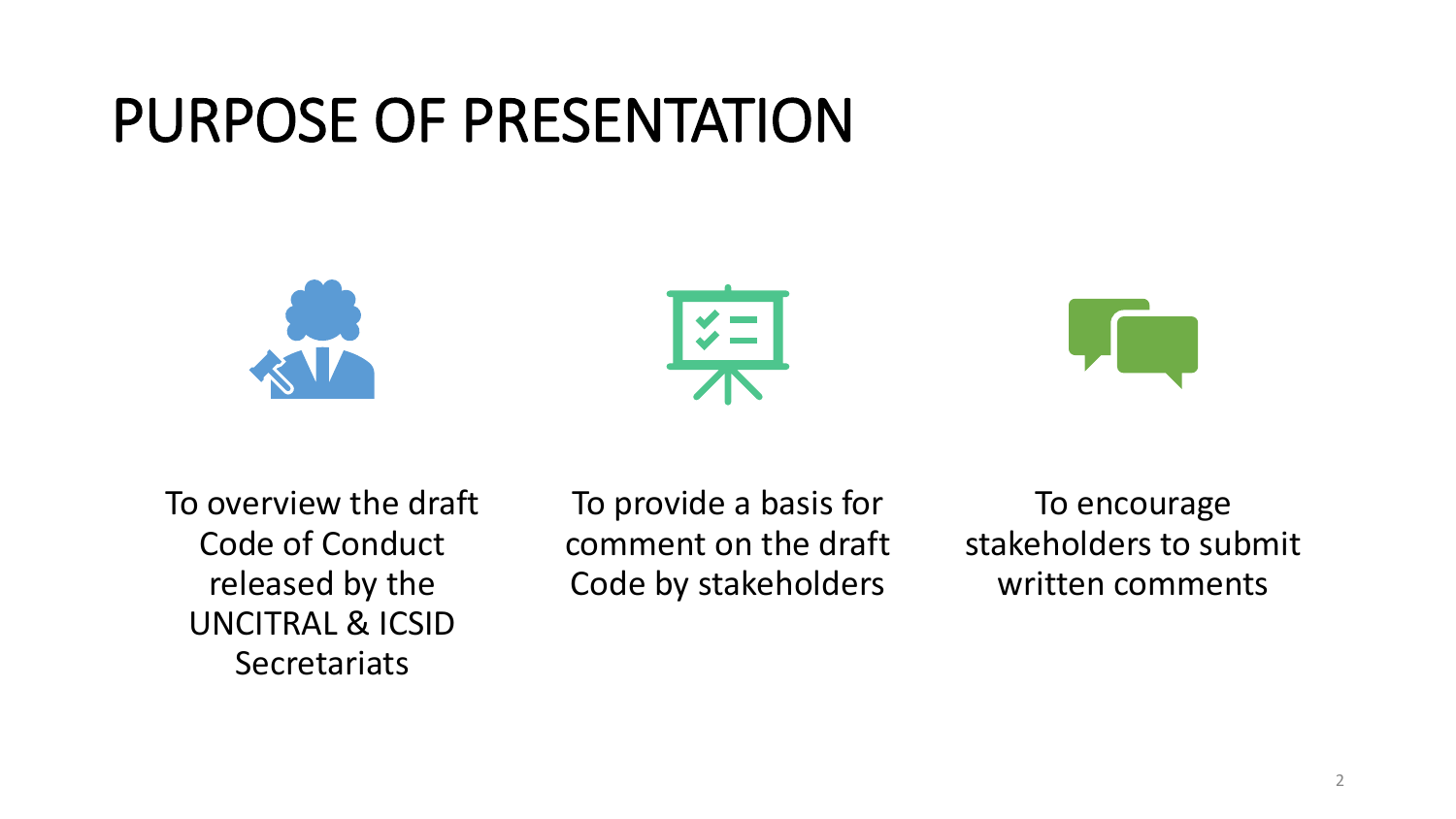# WRITTEN COMMENTS ON THE DRAFT CODE

- Should be submitted by October 15, 2020
- Will be compiled by ICSID and UNCITRAL and published on their respective websites
- Can be sent to either (or both) of :

oUNCITRAL Secretariat ([uncitral@un.org](mailto:uncitral@un.org?subject=Comments%20-%20Draft%20Code%20of%20Conduct)) , or

o ICSID Secretariat ([icsidsecretariat@worldbank.org](mailto:icsidsecretariat@worldbank.org?subject=Comments%20-%20Draft%20Code%20of%20Conduct))

• Will serve as a basis to prepare the working paper on the draft code of conduct for consideration by the UNCITRAL Working Group III, and ultimately for consideration of a draft Code by ICSID Member States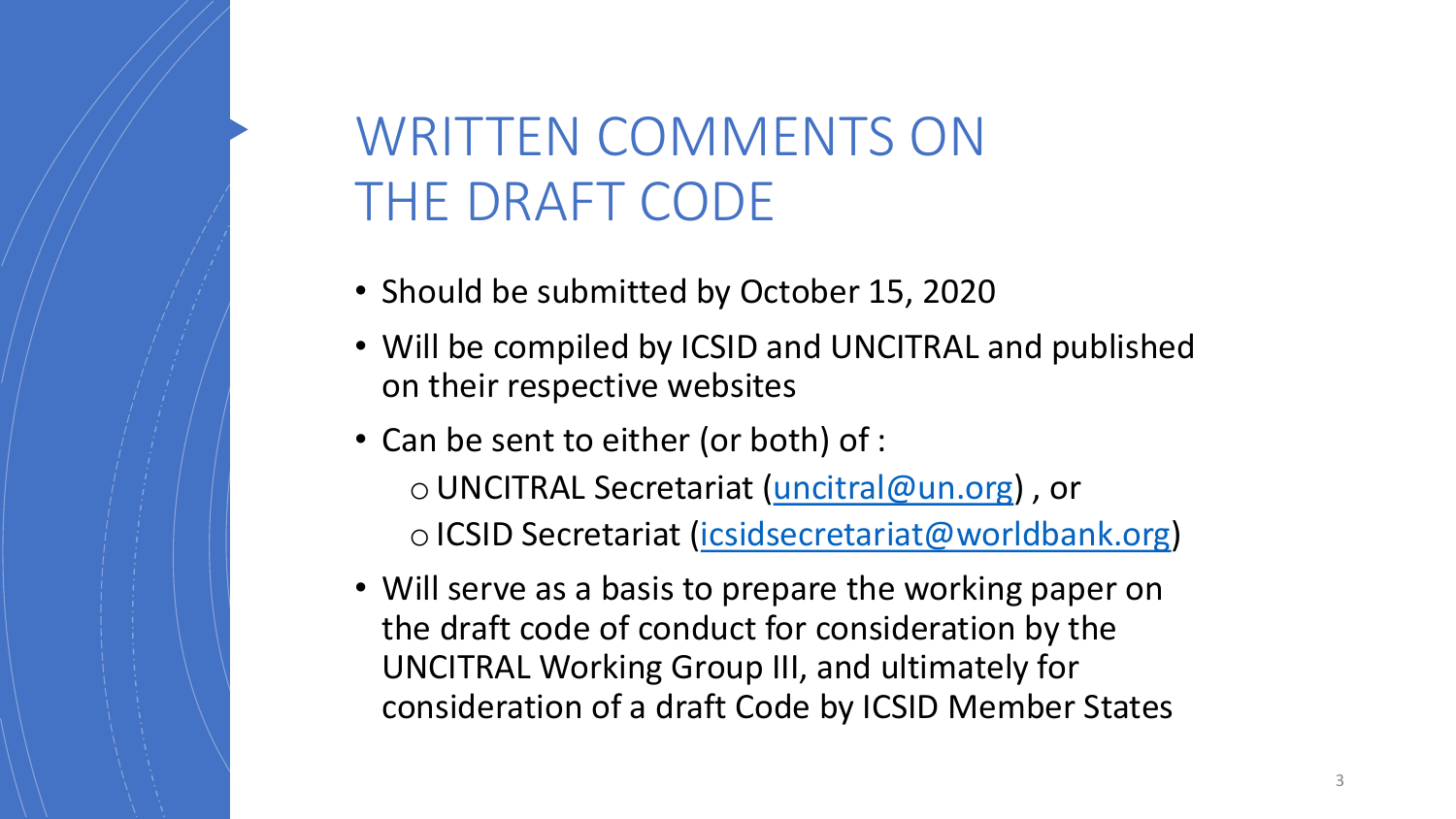## BACKGROUND REFERENCES

- Direction for UNCITRAL and ICSID to jointly undertake preparatory work on a Code of Conduct (A/CN.9/970, para. 84)
- Background paper (A/CN.9/WG.III/WP.167) and compilation of existing Codes of Conduct in treaties (Annex to the paper)
- Consideration of the background paper and annex by UNCITRAL Working Group III in October 2019 (A/CN.9/1004)
- Draft Code with commentary issued accordingly in May 2020 (cite)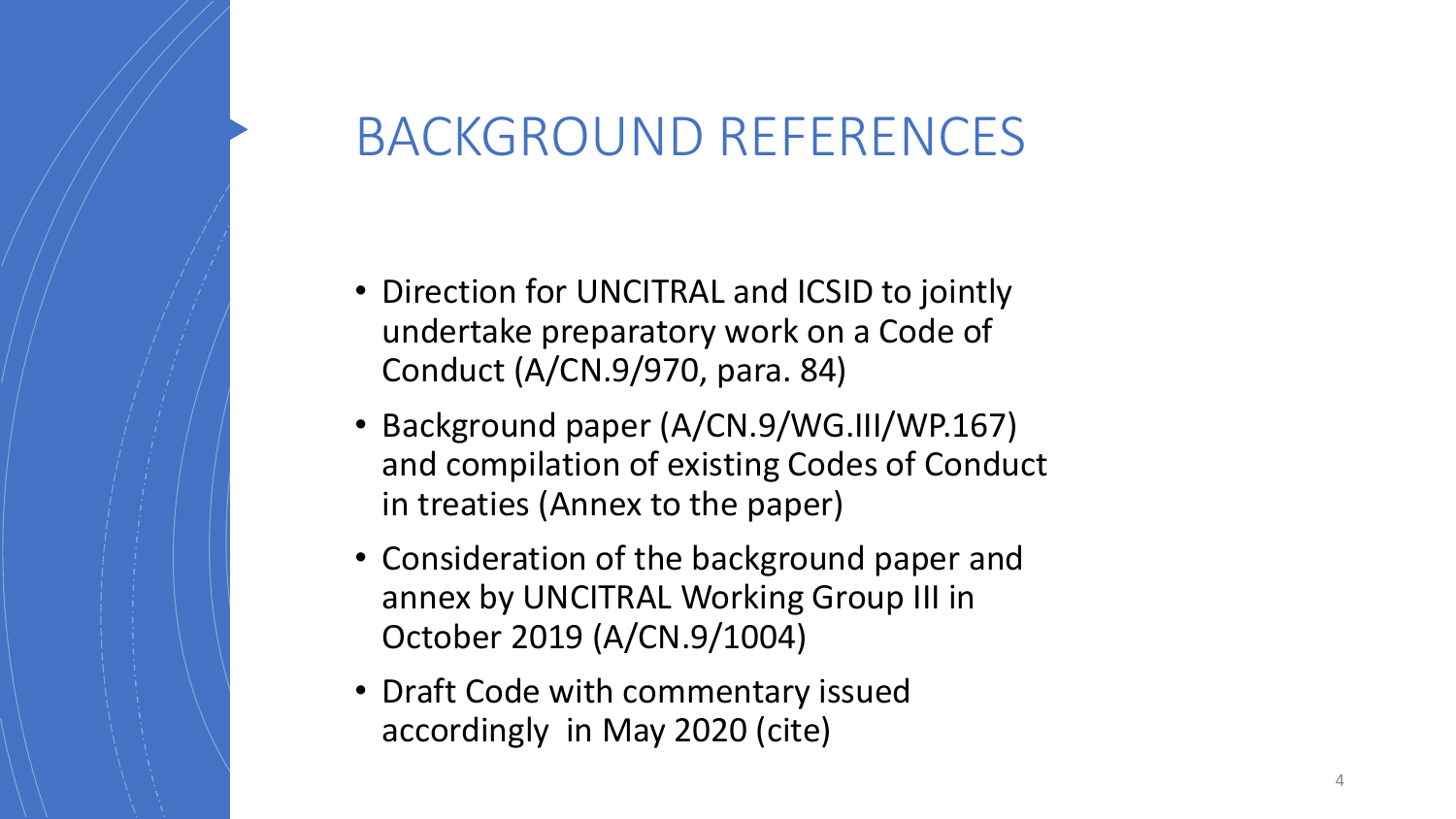## STRUCTURE OF THE CODE

- Initial section (articles 1 and 2) oDefinition of relevant terms (article 1) and applicability of the code (article 2)
- Overview of the obligations of adjudicators (article 3)
- Detailed provisions on principles and requirements (articles 4 to 9)
- Interviews and fees in a party-appointment system (articles 10 and 11)
- Enforcement of obligations (article 12)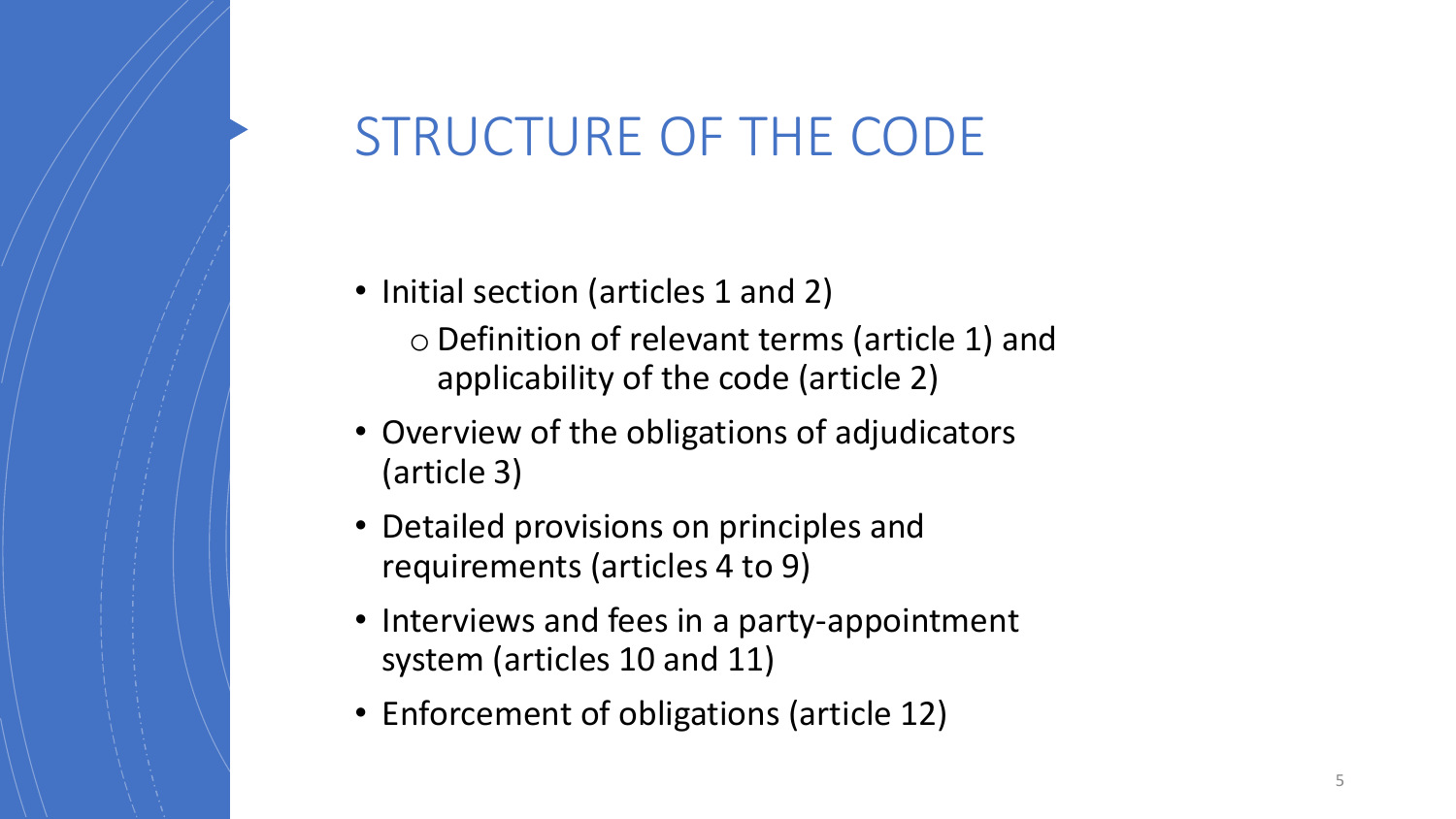## BASIS FOR ITS CONTENT

- Based on a comparative review of the standards found in codes of conduct in investment treaties, arbitration rules applicable to ISDS, and codes of conduct of international courts, as well as case law
- Complies with the requirements that the code should:
	- oBe binding and contain concrete rules rather than guidelines
	- $\circ$  Provide applicable principles and detailed provisions allowing for flexibility to address unforeseen circumstances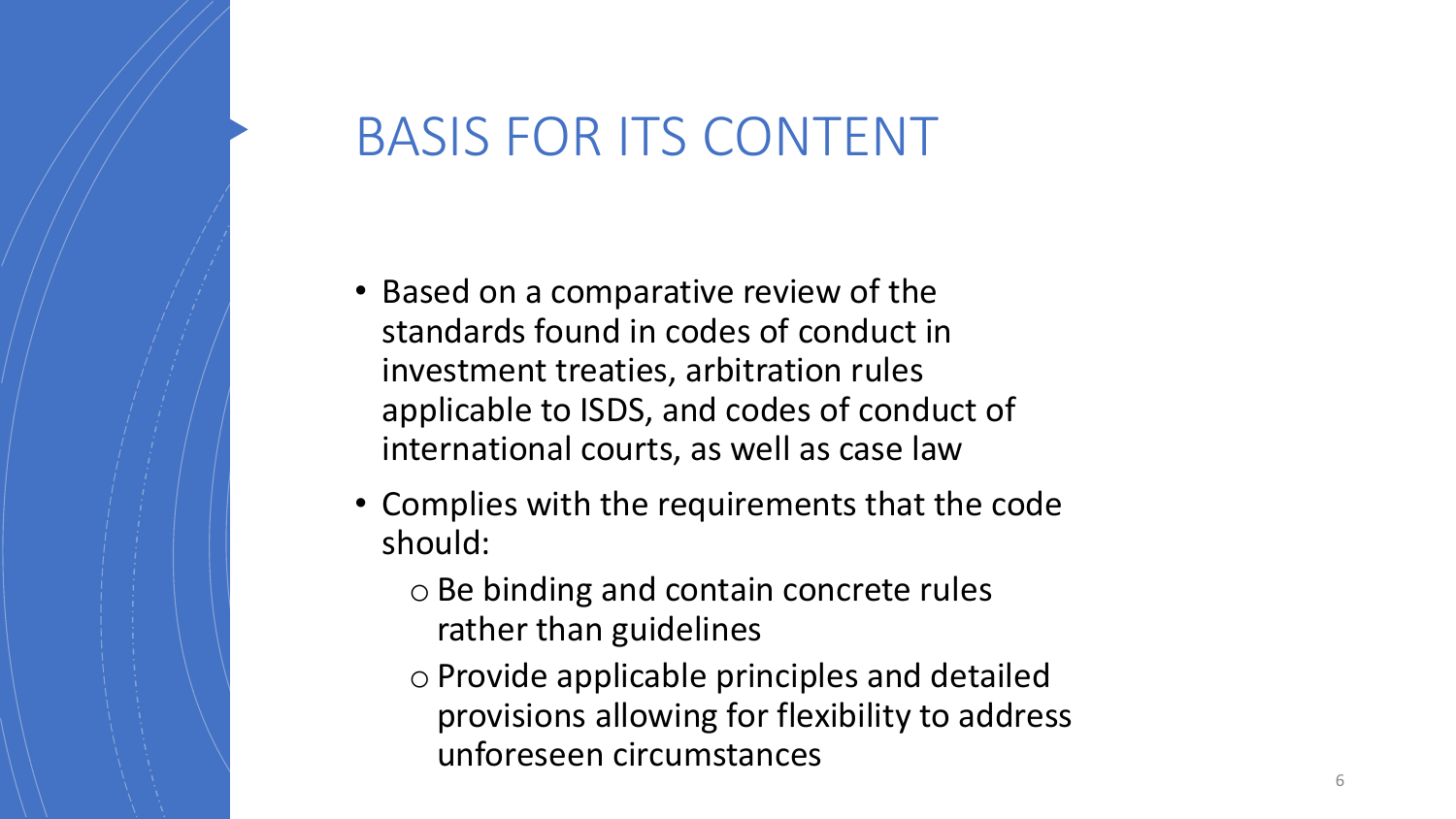## ARTICLE 1 - DEFINITIONS

- Code applies to:
	- Adjudicators includes arbitrators, annulment or appeal committees and judges on a permanent mechanism
	- Assistants persons under direction and control of adjudicator
	- Candidates persons proposed for appointment as adjudicator but not yet selected
	- Applies to ISDS, defined as disputes involving foreign investor and a State or REIO (or constituent subdivision thereof), arising under treaty, domestic law or contract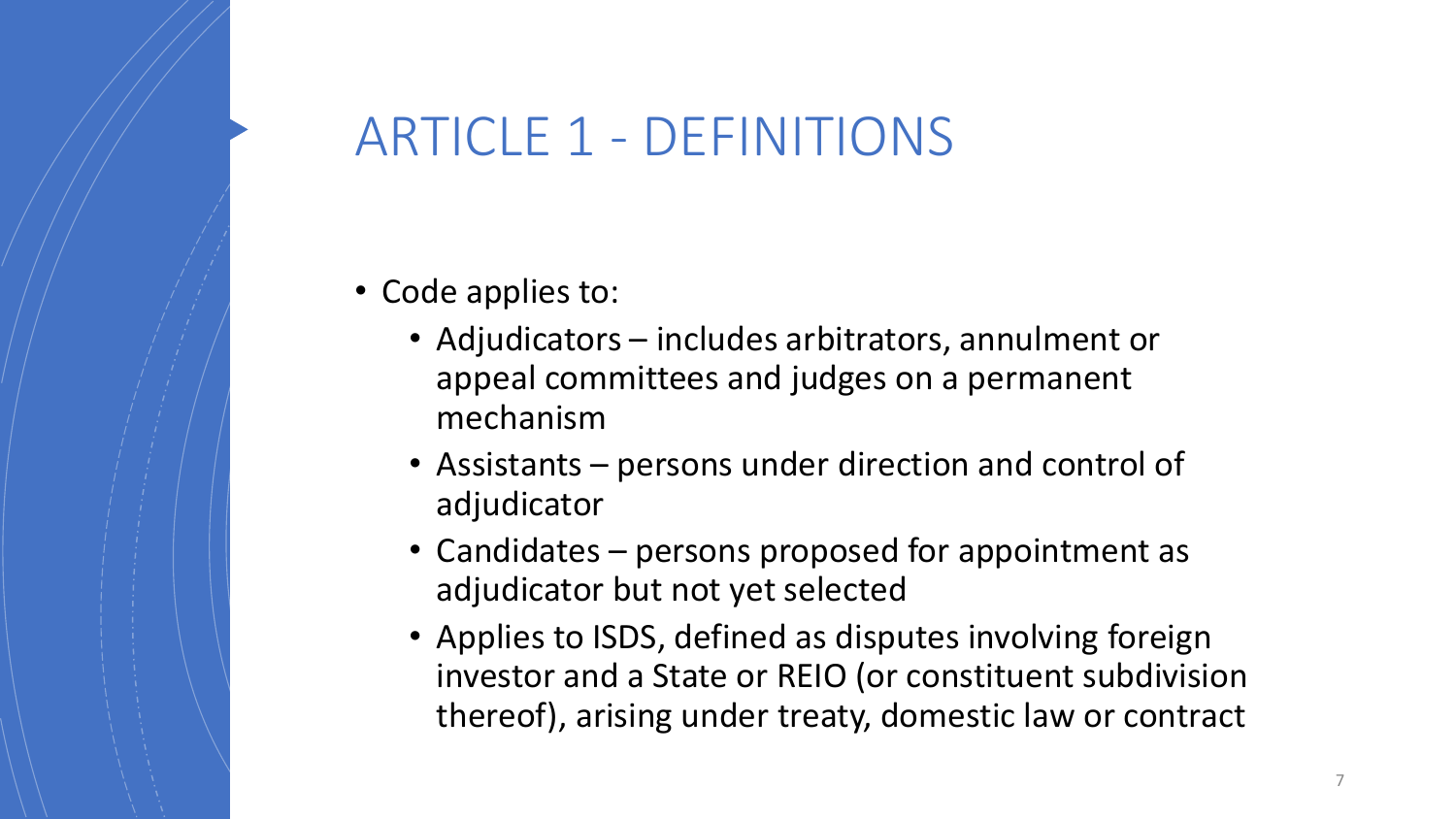## ARTICLE 2 - APPLICATION

- Applies to all adjudicators in ISDS
- Adjudicators are responsible for compliance by their assistants
- Candidates must comply from the time they are contacted for possible appointment
	- Candidates in international arbitration would be persons selected to possibly act as arbitrator, before their appointment
	- Candidates in a permanent body would be judges to be appointed on a panel to hear a specific case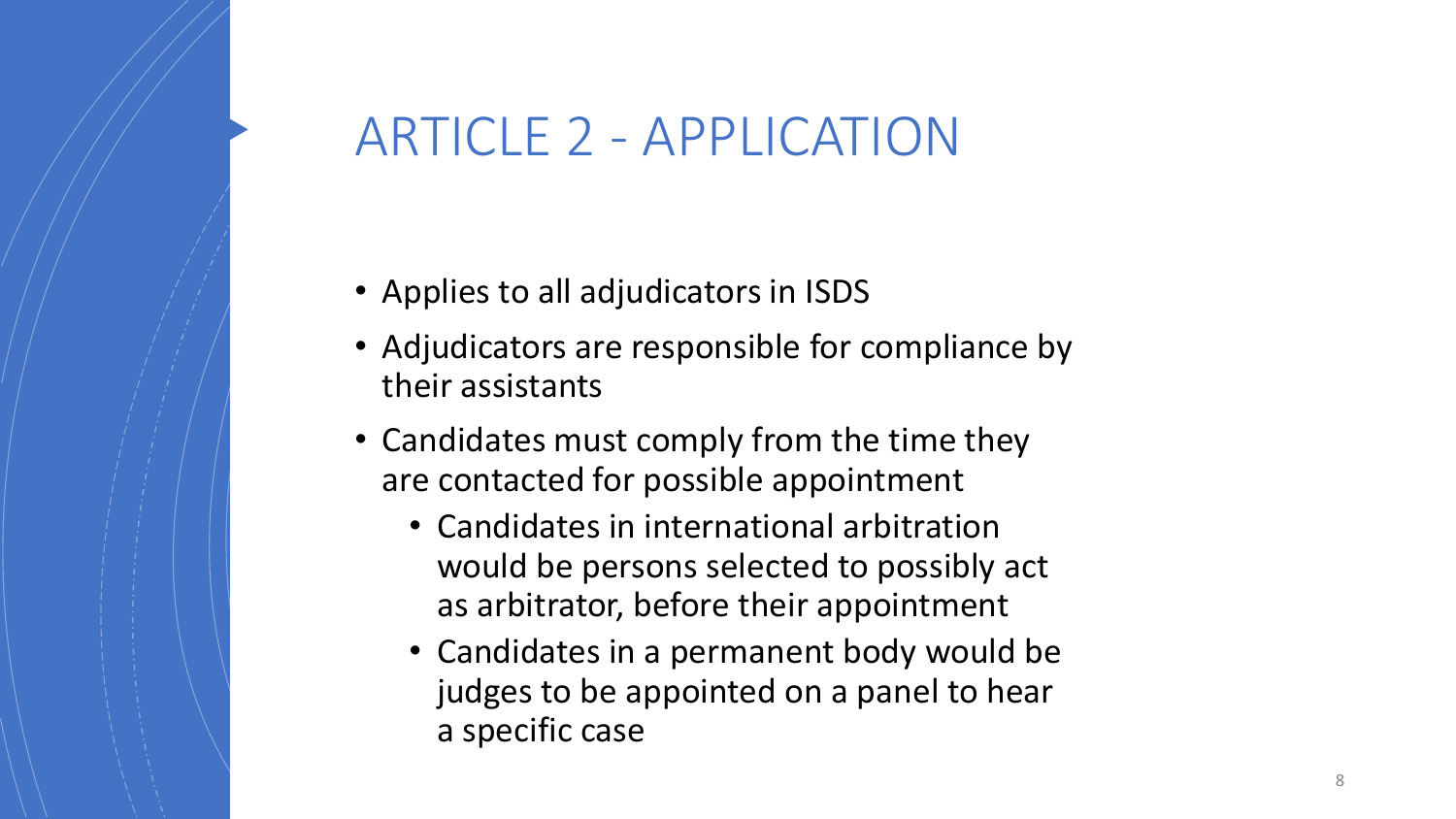# REMARKS ON ARTICLE 2 - APPLICATION

- The Code therefore does not apply to:
	- Counsel, experts and other participants in the proceedings
	- Members of arbitral institutions, including secretariats that provide administrative and registrar functions and assist in the proceedings as part of their regular work for the institution

*Separate codes would allow for a more detailed and targeted regulation of different ethical obligations*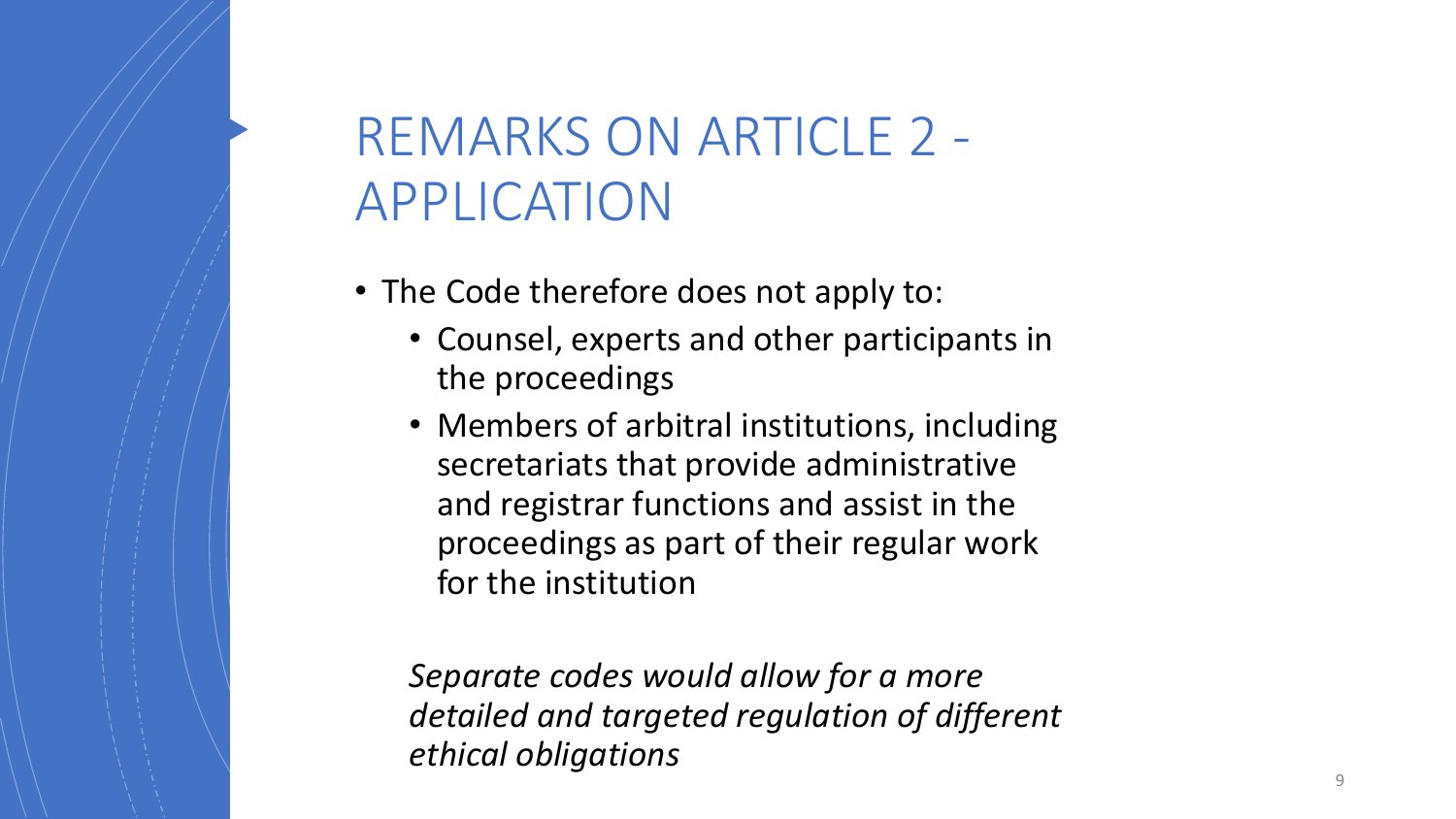# ARTICLE 3 - DUTIES AND RESPONSIBILITIES

- Provides for the basic duties of every adjudicator:
	- a) Be independent and impartial, avoid direct or indirect conflict, impropriety, bias or appearance of bias
	- b) Display highest standards of integrity fairness and competence
	- c) Be available and act diligently, in civil manner and efficiently
	- d) Comply with confidentiality and nondisclosure obligations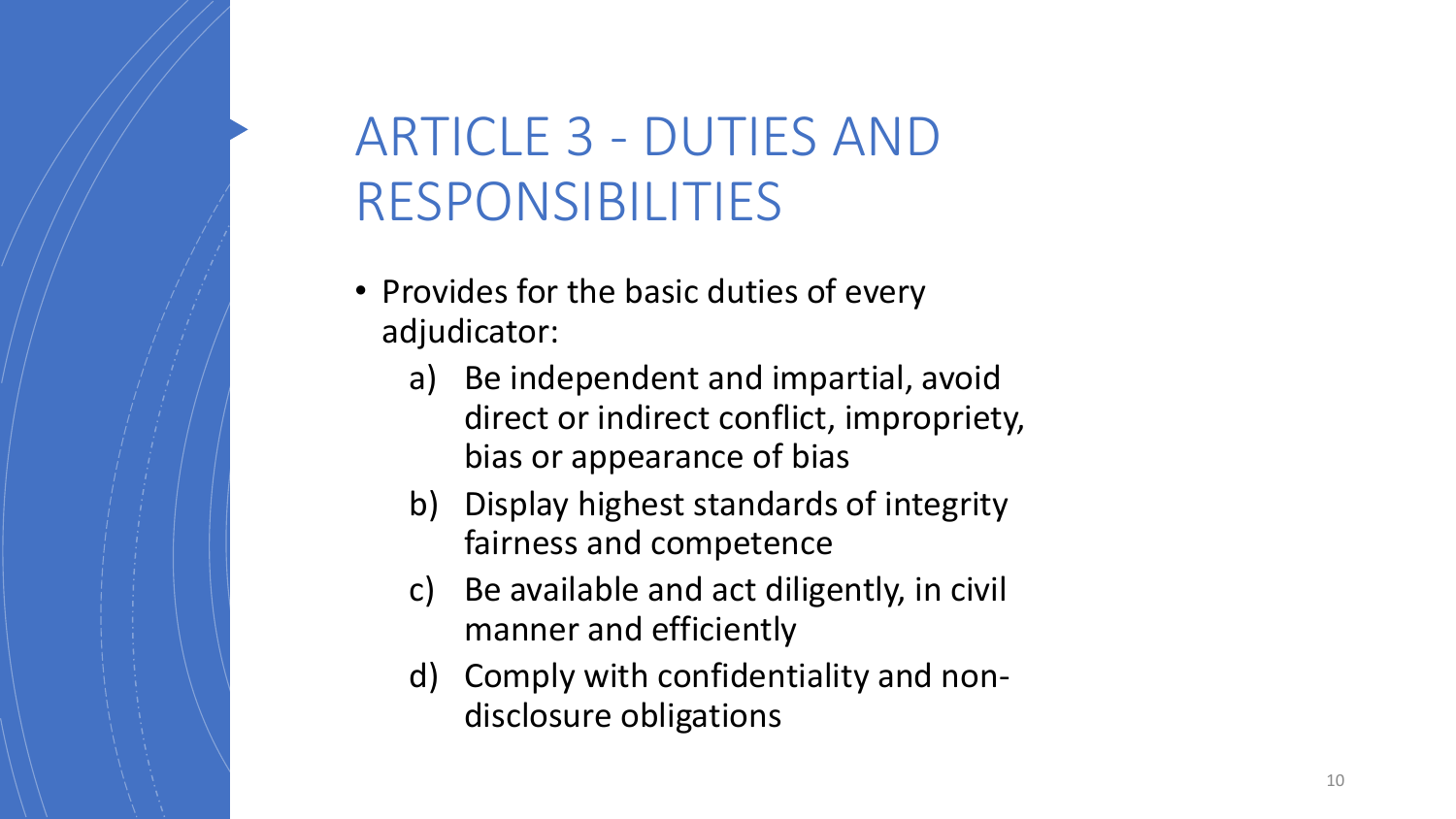# ARTICLE 4

- Provides for the obligation to be independent and impartial at all times
- Includes examples of independence and impartiality  $\circ$  Not to be influenced by outside considerations
	- $\circ$  Not to allow past or current relationships to influence conduct
	- $\circ$  Not to act in a way that suggests others may influence the adjudicator
	- oNot to use adjudicative position to advance personal or private interest
	- $\circ$  Not to accept a benefit that interferes with performance of duties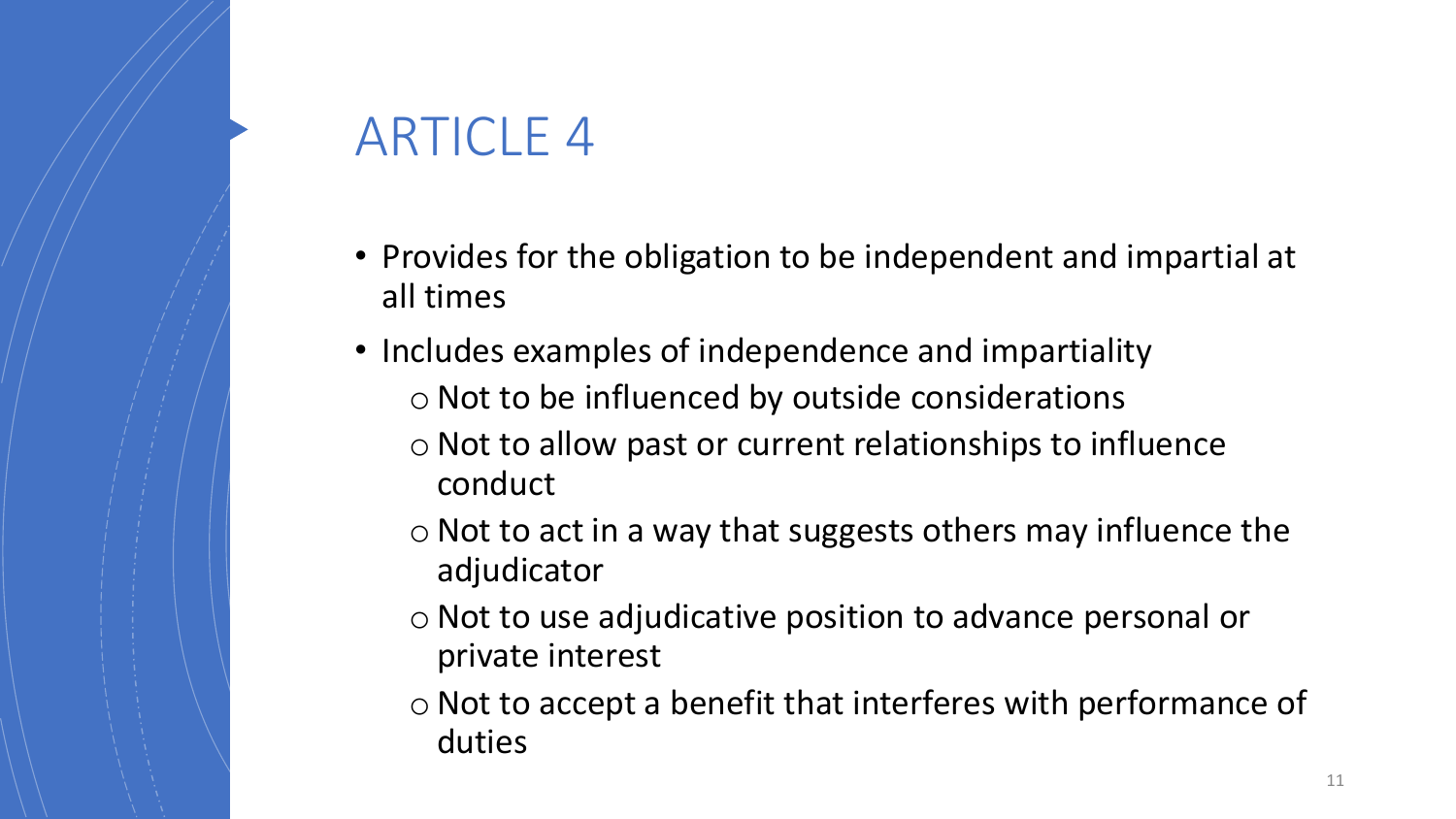# ARTICLE 5 – DISCLOSURE OBLIGATIONS

- Elaborates on avoidance of conflict through broad disclosure obligations
- Must make all reasonable efforts to be aware of, and must disclose, any interest or relationship that could affect independence or impartiality
- Disclosure must be made promptly
- Err in favour of disclosure if in doubt, but need not disclose trivial interests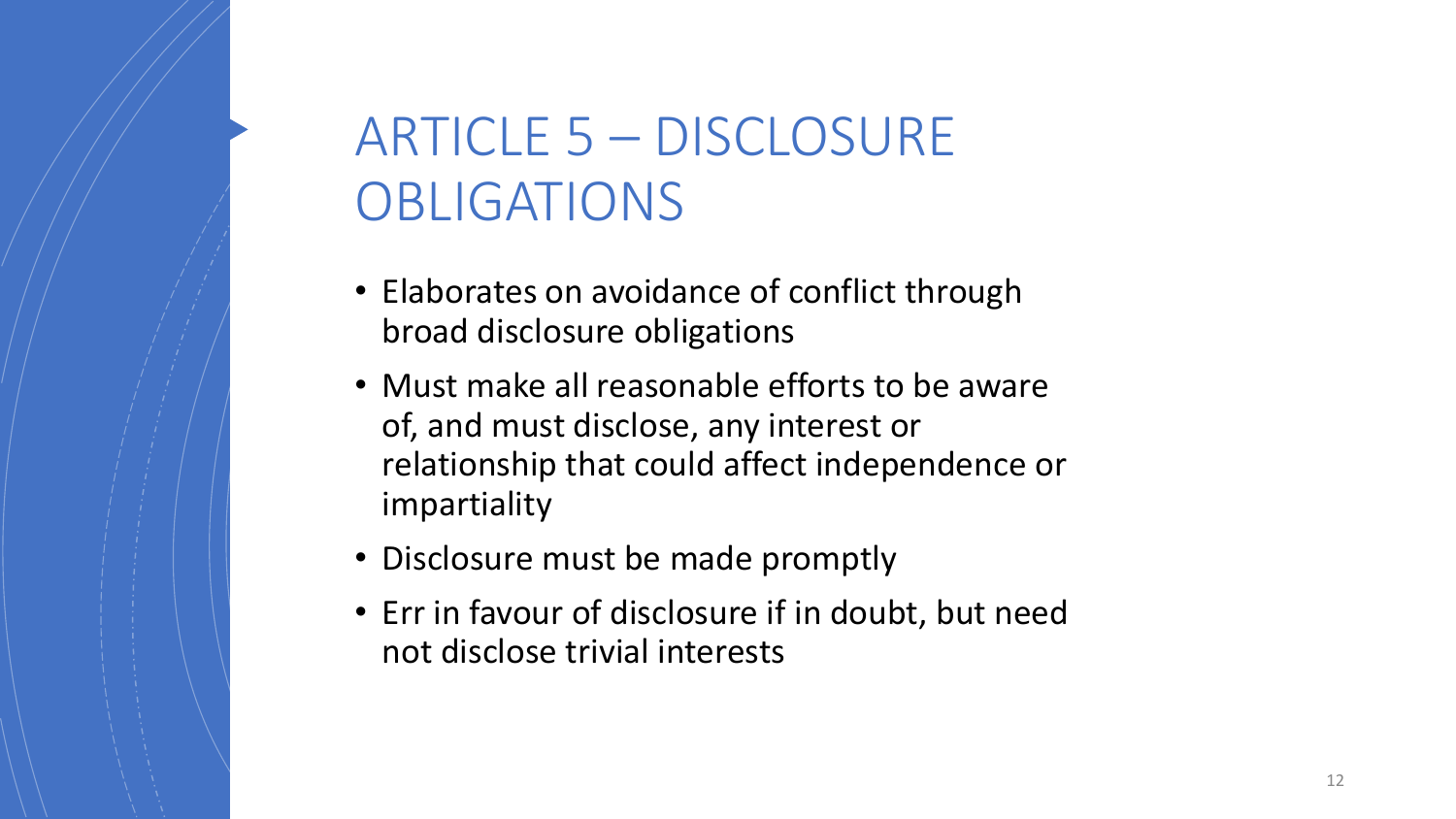# ARTICLE 5(2) – TYPES OF DISCLOSURE

- Inclusive but not exhaustive list of what must be disclosed
	- a) relationships in last 5 years
	- b) financial interest in outcome
	- c) service in other cases
	- d) views expressed in publications
- Application to repeat appointees
- Application to issue conflict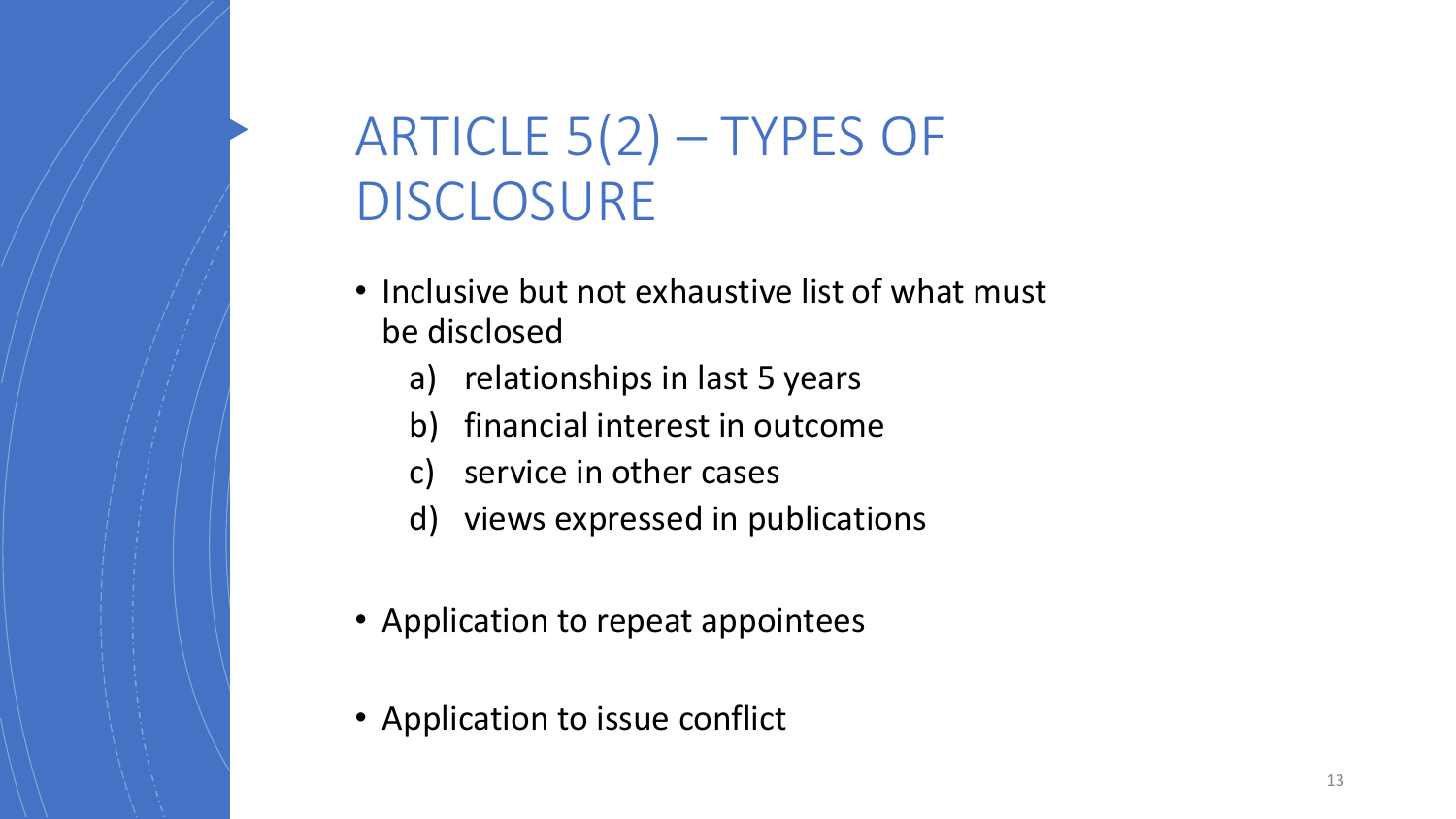# ARTICLE 6 – LIMIT ON MULTIPLE ROLES

- Should double-hatting be prohibited, limited or disclosed to allow parties to assess whether it raises conflict in the circumstances of the case?
	- $\circ$  Consider impact of prohibition on ability of new/diverse candidates to become adjudicators
- How would this apply differently in a permanent court?
- In any circumstance, how is double-hat defined? Wearing the hats:  $\circ$  At the same time or a proximate time?  $\circ$  In cases with the same parties, the same facts or legal issues?  $\circ$  In cases under the same treaty; ISDS; international (ICJ) work oAll or some of above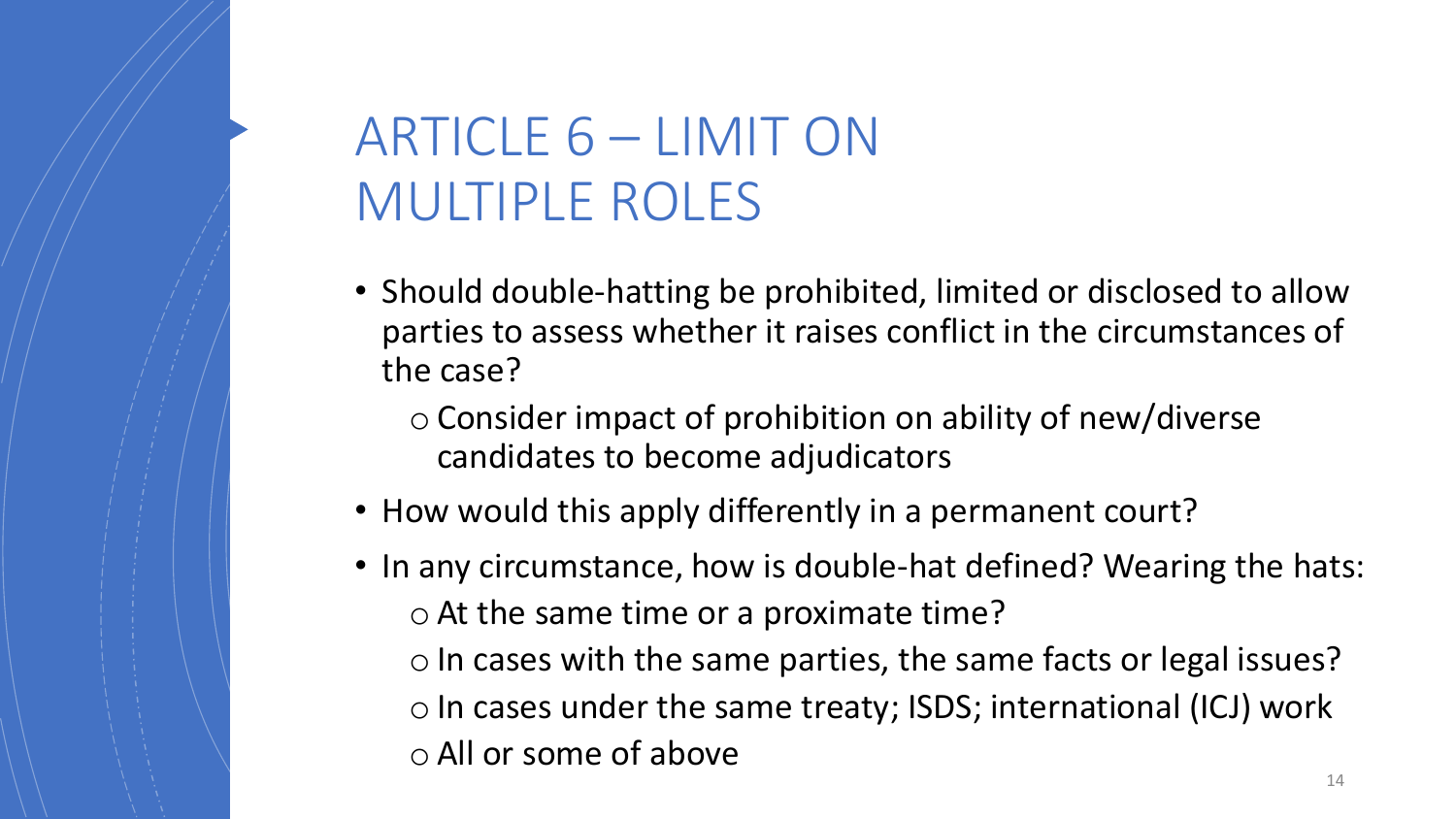## ARTICLE 7 – INTEGRITY, FAIRNESS, COMPETENCE

- Integrity and fairness required includes reasonable treatment of parties and equal opportunity to present case
- Prohibit *ex part*e contacts concerning the proceeding
- Must maintain and enhance competence
- Cannot delegate decision-making to any other person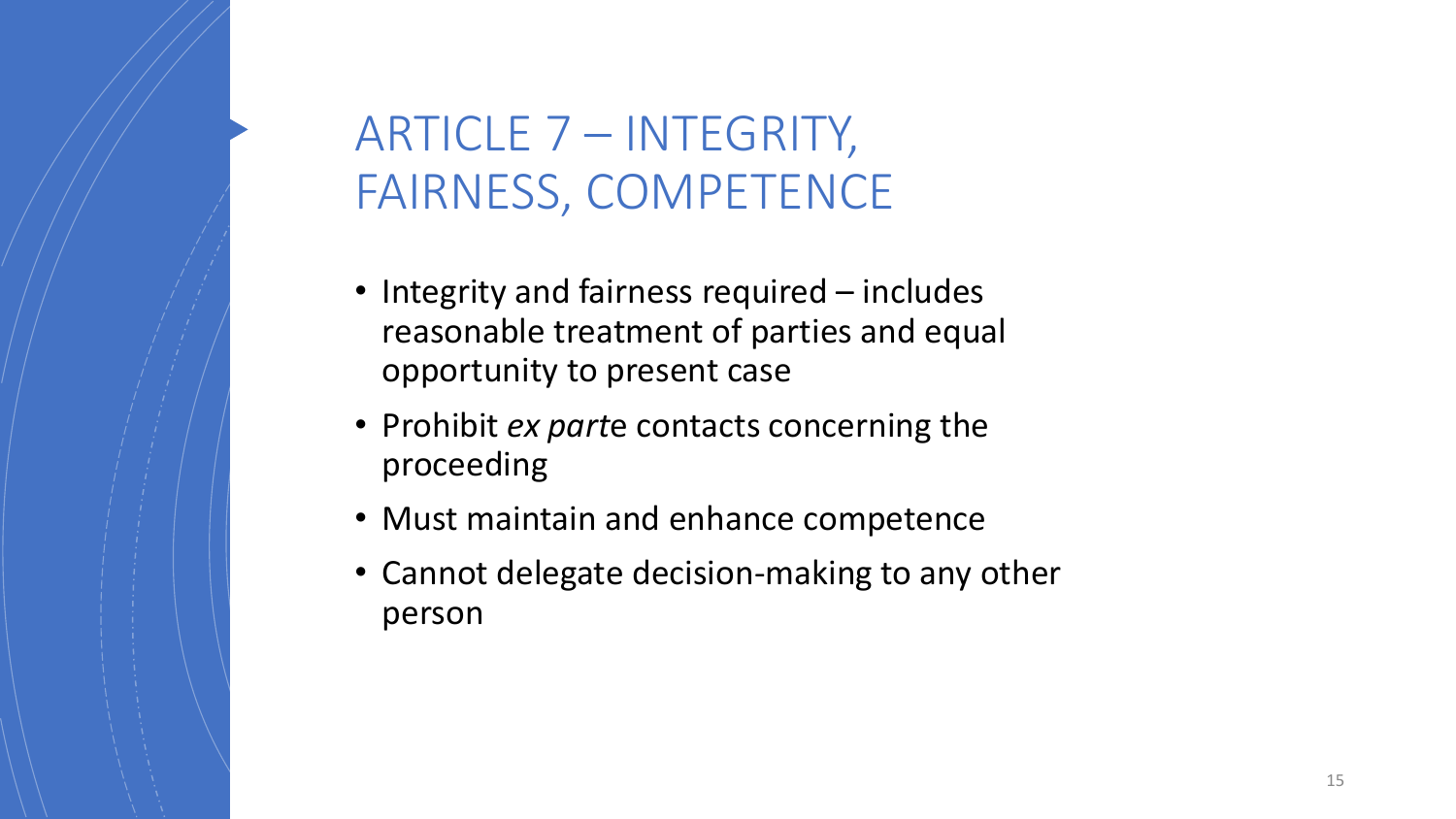### ARTICLE 8 - AVAILABILITY, DILIGENCE, CIVILITY & EFFICIENCY

- Requires adjudicators to ensure availability before acceptance and address case with necessary expedition
- Art. 8(2) brackets hard prohibition on number of cases – appropriate number varies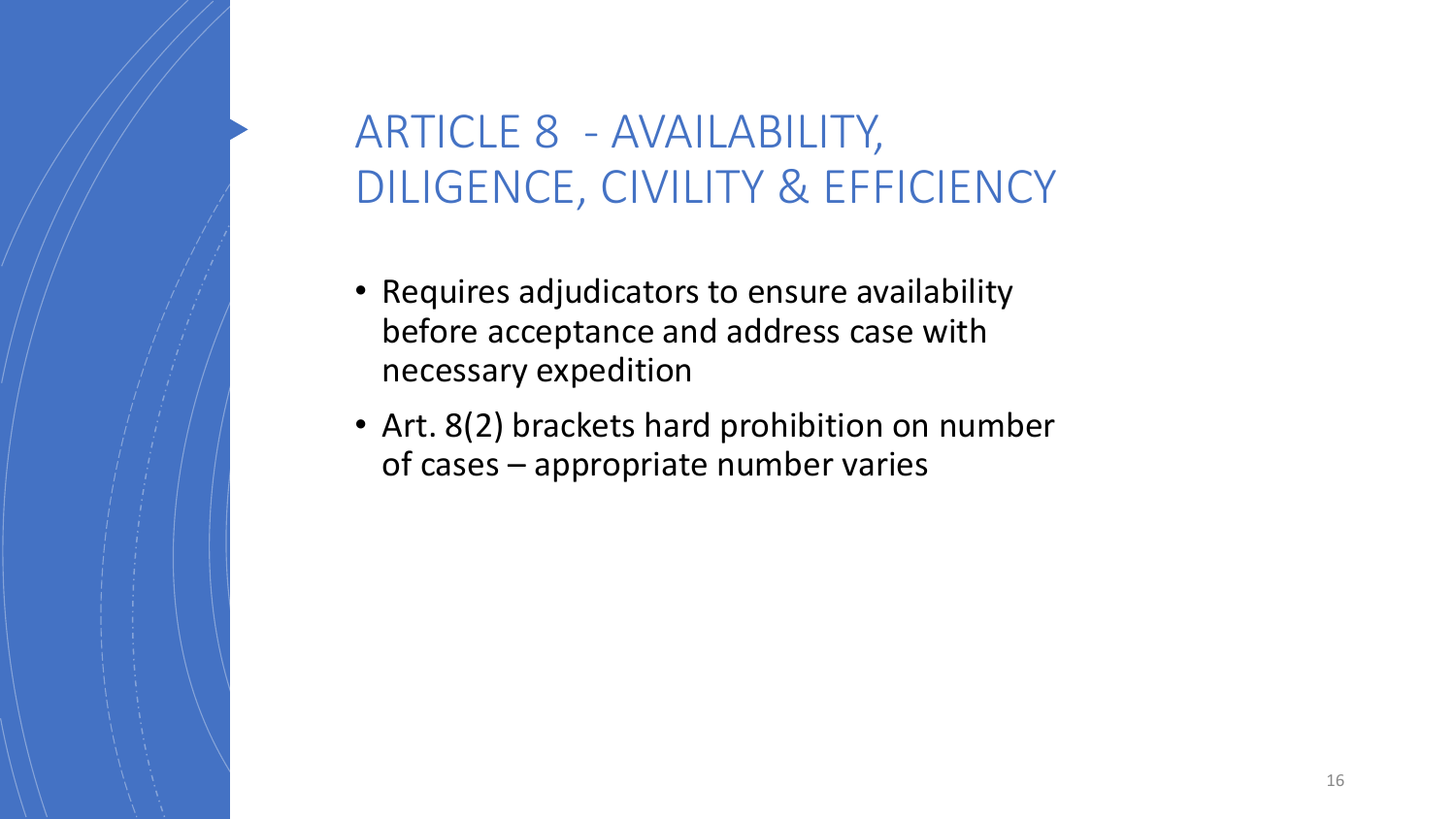#### ARTICLE 9 - CONFIDENTIALITY

- Codifies generally followed rules on confidentiality for adjudicators:
	- $\circ$  Not to disclose non-public information from proceeding
	- $\circ$  Not to use such information for personal advantage
	- oNot to disclose contents of deliberations
	- $\circ$  Not to disclose contents of a ruling until it is in the public domain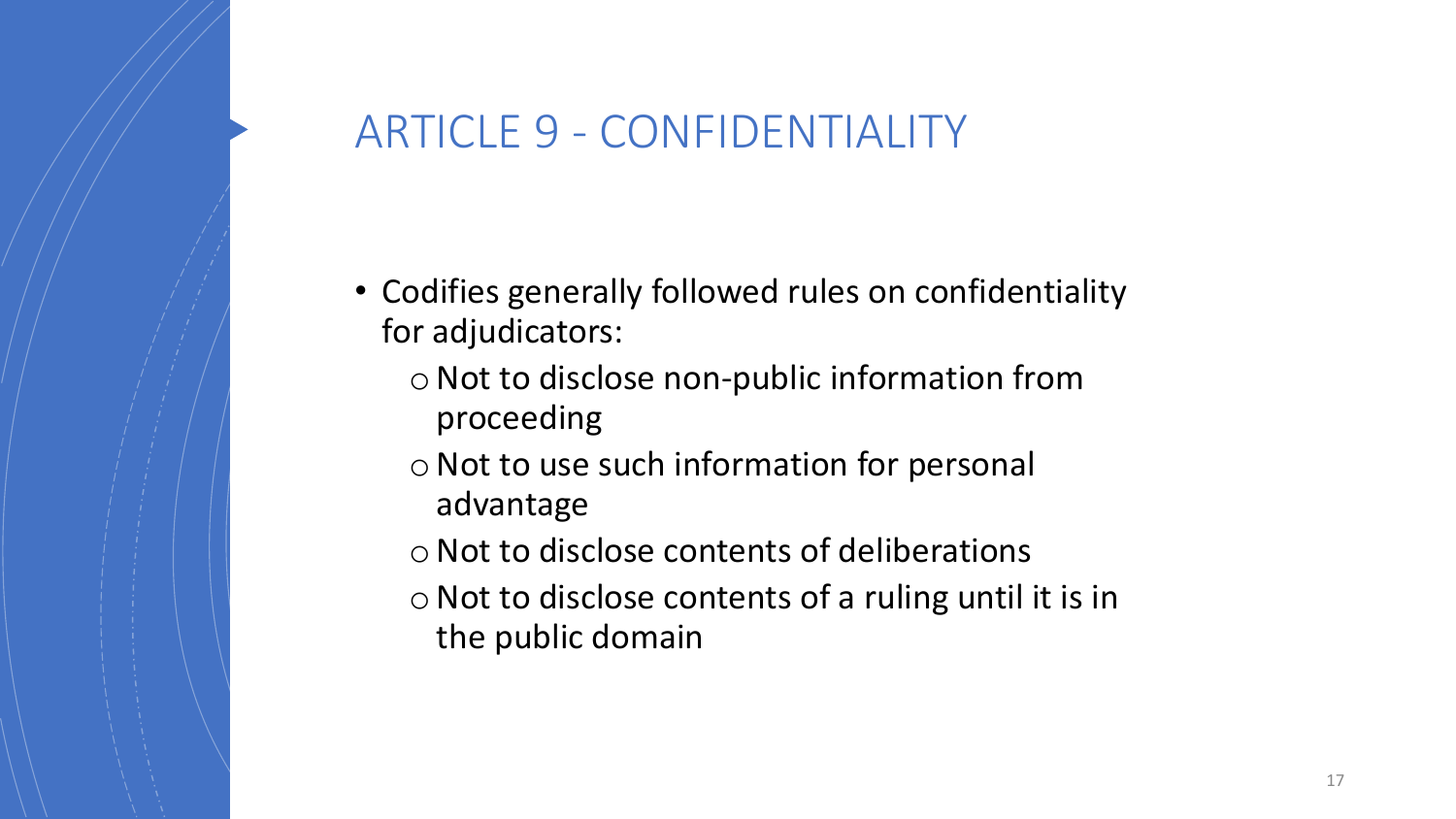# ARTICLE 10 – PRE-APPOINTMENT INTERVIEWS

- Limits scope of pre-appointment interviews
- Requires their disclosure if adjudicator selected in bracketed text
- Relevance of the provision in the context of a permanent body to be considered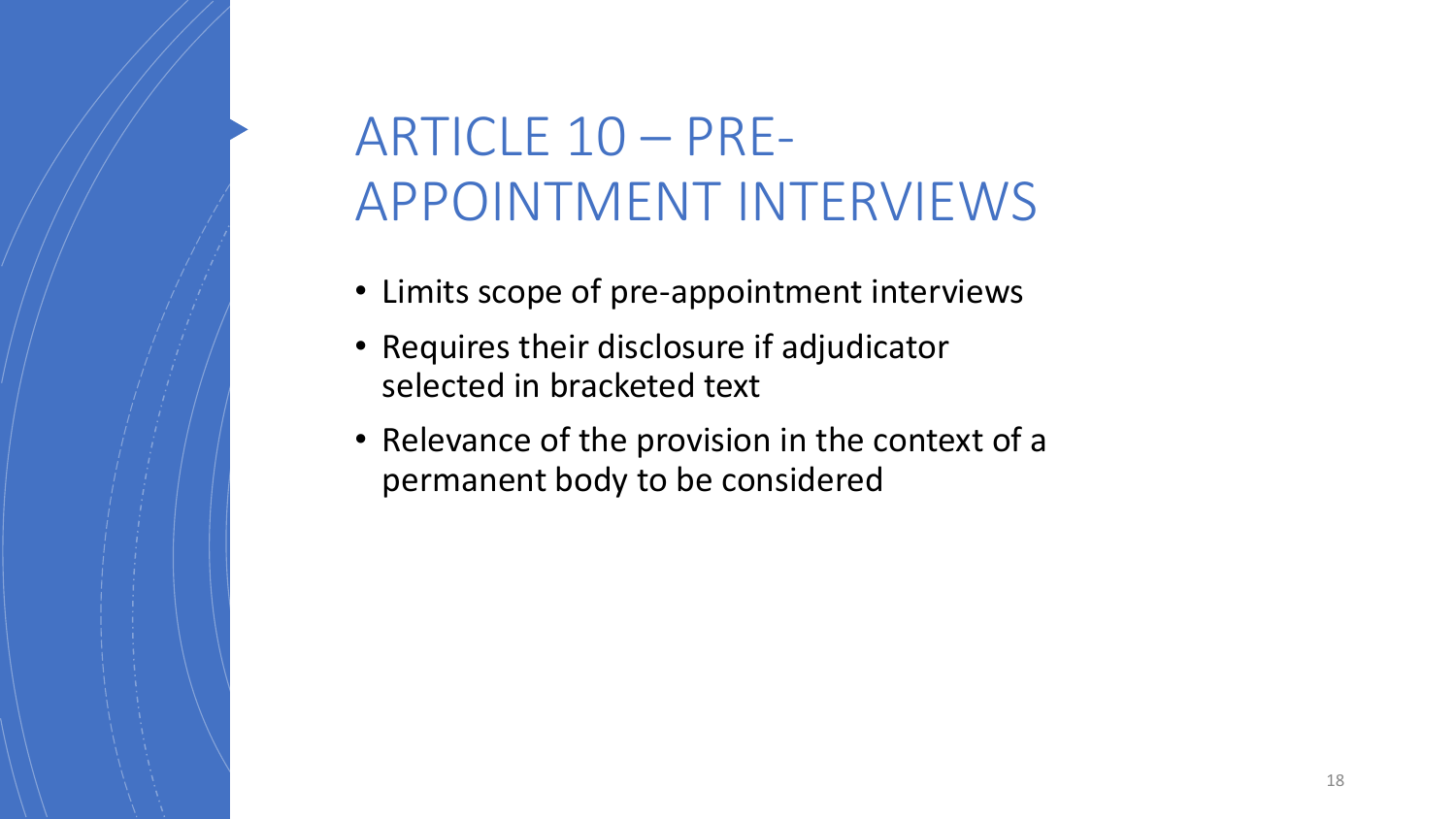## ARTICLE 11 – FEES & EXPENSES

- Provision mainly applicable in the context of international arbitration
- Requires discussion of fees to be concluded upon constitution
- If possible, should be done through administering entity
- Requires accurate record-keeping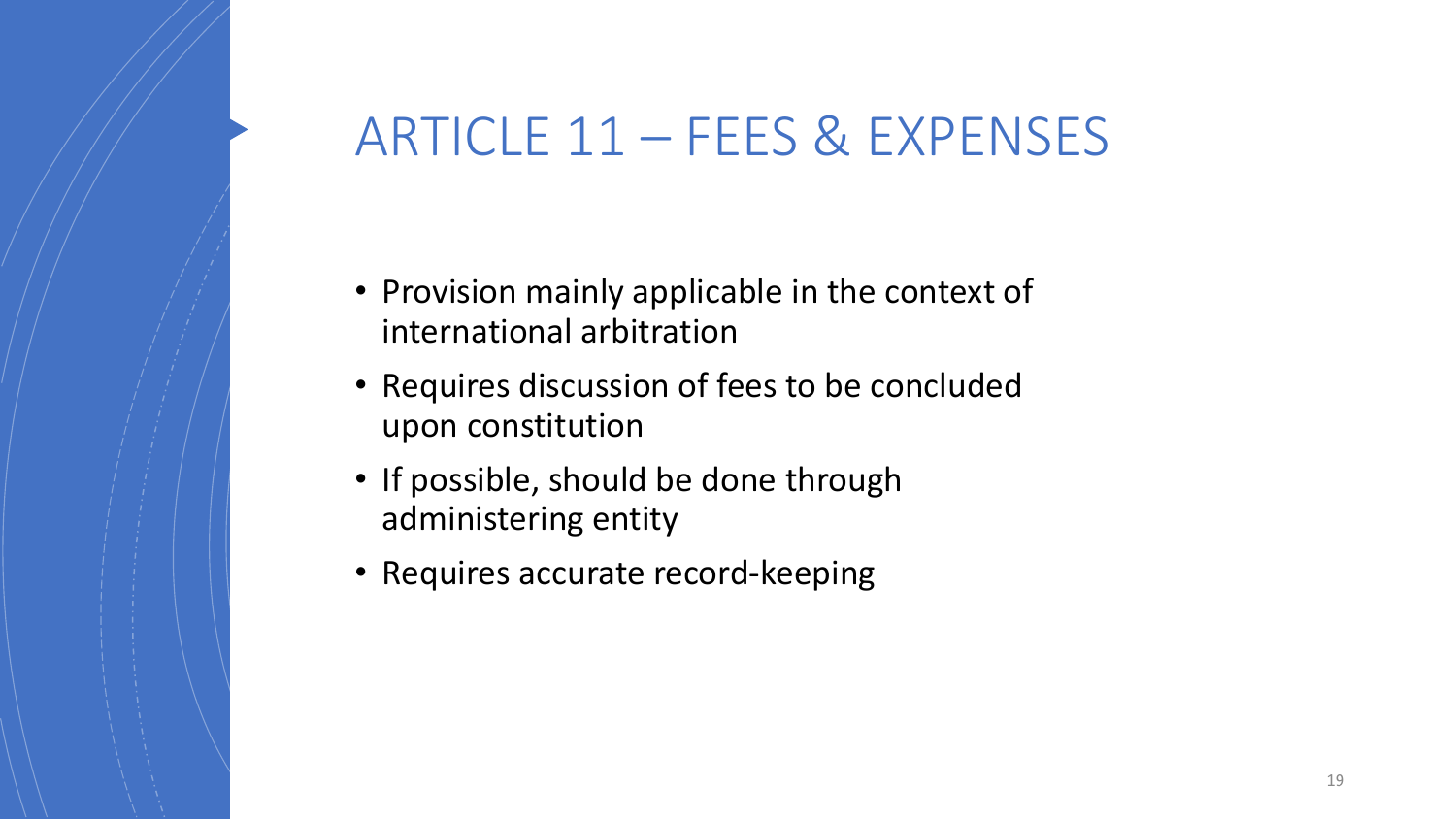## ARTICLE 12 – ENFORCEMENT OF CODE

- Primary duty on adjudicators to comply with Code, including by disclosure
- Right of parties to waive or challenge in accordance with applicable procedural rules
- Other options may be available, but consider their enforceability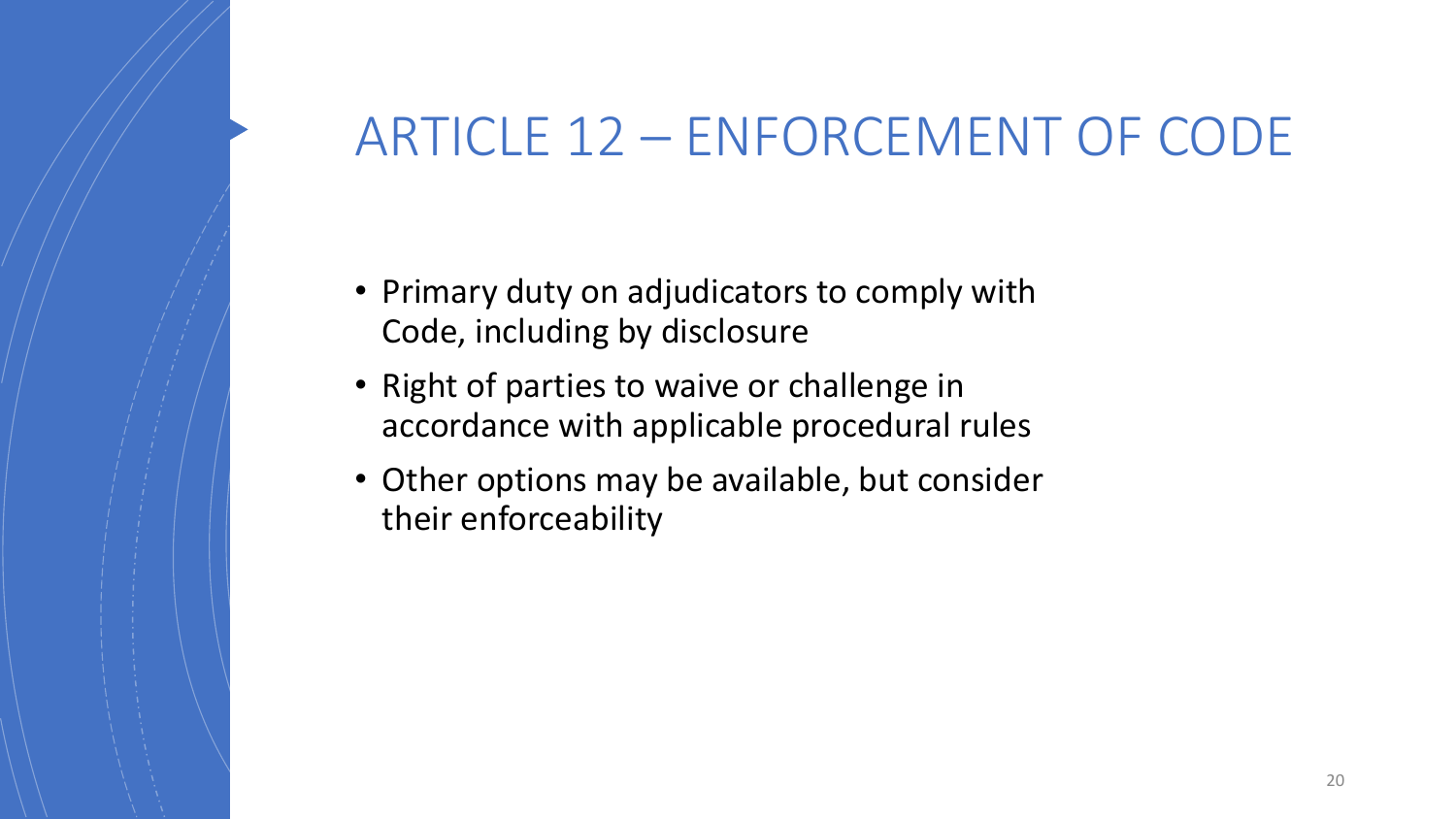## IMPLEMENTATION OF CODE

- Broad application will help make ethical obligations predictable and uniform
- A finalized Code could be implemented in numerous ways – eg:
	- o Model for new treaties
	- oAddendum to existing treaties
	- o Incorporation in procedural rules
	- o Incorporation into multilateral instrument on ISDS reform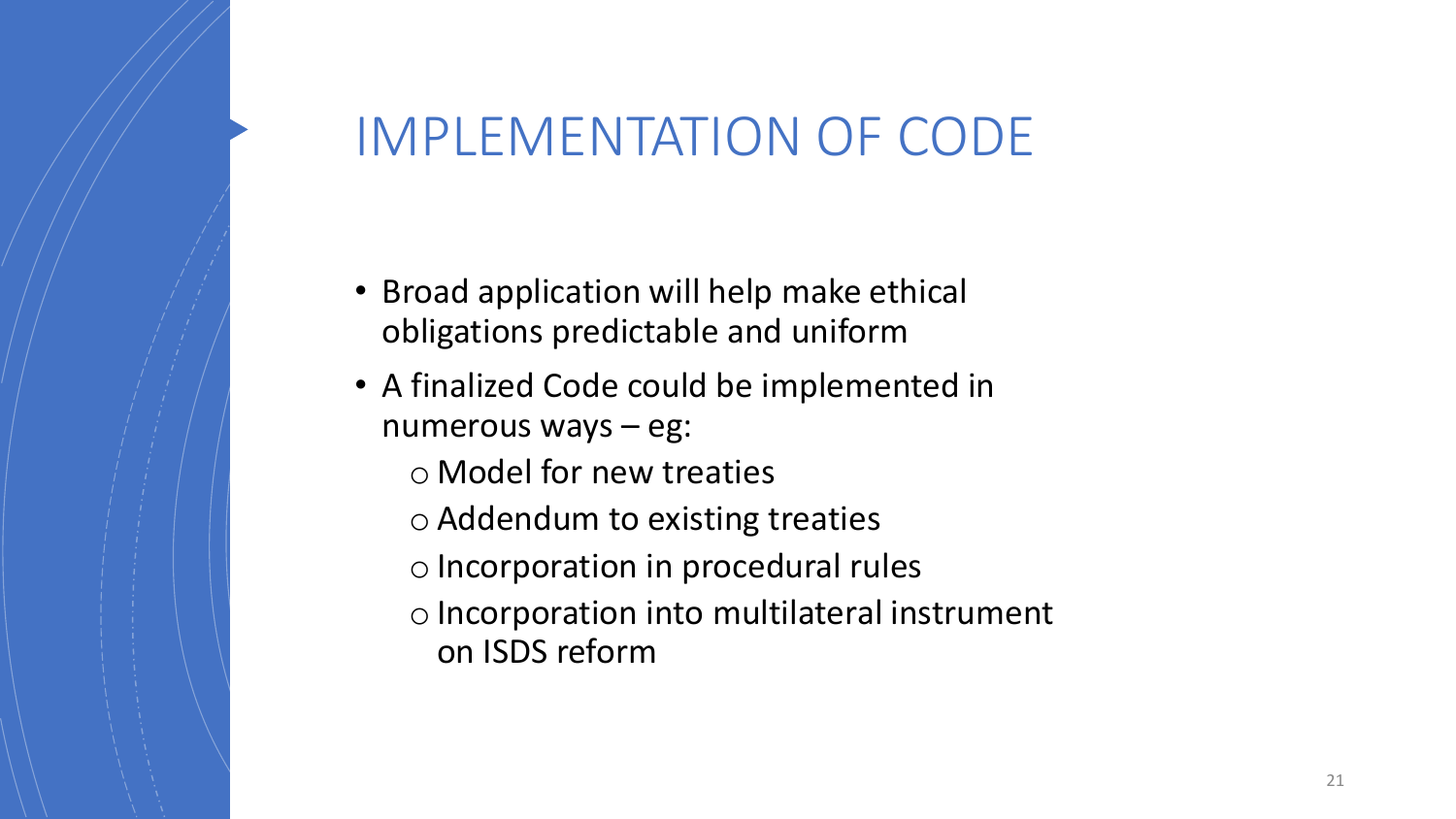## IMPLEMENTATION IN ICSID RULES

• By approval of ICSID member States or by attachment to declaration template